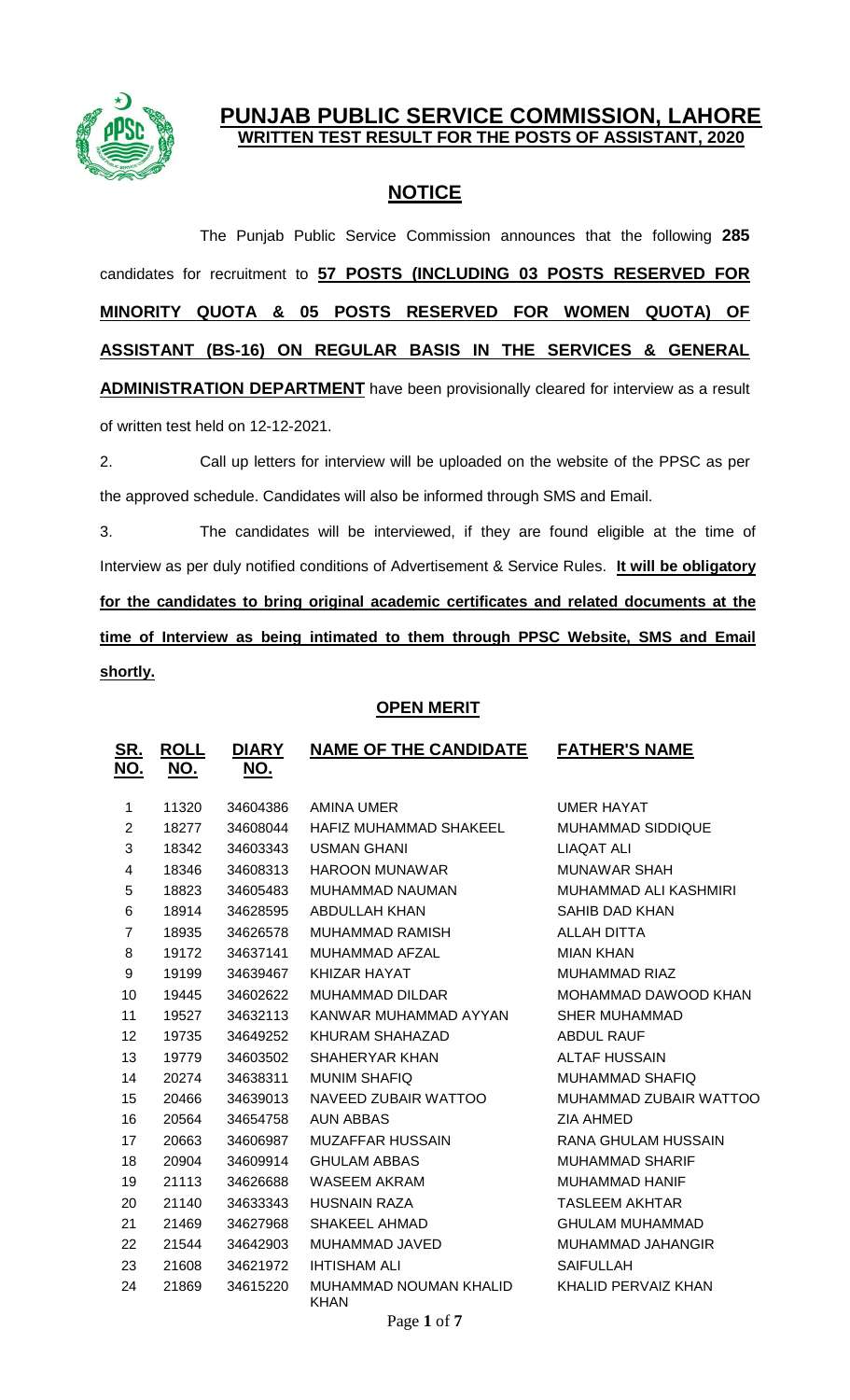| 25 | 22032 | 34657182 | ZEESHAN                               |
|----|-------|----------|---------------------------------------|
| 26 | 22196 | 34603757 | MUHAMMAD BILAL YOUSAF                 |
| 27 | 22222 | 34622643 | ASIF IQBAL                            |
| 28 | 22227 | 34602154 | ZOHAIB AJMAL                          |
| 29 | 22230 | 34655561 | RIZWAN AHMAD                          |
| 30 | 22372 | 34628295 | <b>MUZAMMAL ZULFQAR</b>               |
| 31 | 22565 | 34628471 | MUHAMMAD ABDULLAH                     |
| 32 | 22674 | 34622595 | MUHAMMAD ABDULLAH                     |
| 33 | 23035 | 34608316 | IMRAN ABBAS                           |
| 34 | 23148 | 34661179 | HAMMAD HASSAN                         |
| 35 | 23155 | 34615726 | MUHAMMAD AZHAR                        |
| 36 | 23470 | 34622449 | ATIQ UR REHMAN                        |
| 37 | 23988 | 34644465 | NAVEED IQBAL                          |
| 38 | 24248 | 34623840 | HAMID ASLAM                           |
| 39 | 24305 | 34623581 | <b>MALIK KALEEM GHAFOOR</b>           |
| 40 | 24563 | 34631733 | MALIK DANIAL REHMAN UTTRA             |
| 41 | 25572 | 34648418 | ASAD NAWAZ                            |
| 42 | 25674 | 34624210 | AWAIS AKHTAR                          |
|    |       |          | <b>IJAZ HUSSAIN</b>                   |
| 43 | 25833 | 34648458 |                                       |
| 44 | 25960 | 34602191 | INAM ULLAH                            |
| 45 | 26022 | 34606218 | <b>HASSAN ALI</b>                     |
| 46 | 26024 | 34622318 | MUHAMMAD AMMAR AFZAL                  |
| 47 | 26294 | 34626724 | <b>JUNAID ASIM</b>                    |
| 48 | 26502 | 34635531 | FARHAN HAIDER                         |
| 49 | 26722 | 34635494 | MUHAMMAD JAWAD TARIQ                  |
| 50 | 26885 | 34652928 | RANA MUHAMMAD IRFAN KHAN              |
| 51 | 27210 | 34606640 | <b>MOHSIN MUNIR</b>                   |
| 52 | 27493 | 34642419 | <b>KHALID SHAHBAZ</b>                 |
| 53 | 27951 | 34659996 | <b>HAFIZ MUHAMMAD HAROON</b><br>TAHIR |
| 54 | 28542 | 34644988 | SHAHNAWAZ                             |
| 55 | 28762 | 34640052 | M.ADEEL ZUBAIR WATTOO                 |
| 56 | 29110 | 34634985 | <b>MALIK HASSAN ISHTIAQ</b>           |
| 57 | 29375 | 34623498 | SHEHRYAR ALI HAMDANI                  |
| 58 | 29688 | 34618965 | MUHAMMAD FAISAL SULTAN                |
| 59 | 29775 | 34628612 | <b>INAMULHAQ</b>                      |
| 60 | 30057 | 34612255 | <b>KARAMAT SUBHANI</b>                |
| 61 | 30422 | 34630082 | AAMAR HAYAT ARSHAD                    |
| 62 | 30795 | 34640868 | MUBASHAR HASSAN                       |
| 63 | 30798 | 34610600 | MUHAMMAD TALHA MUSHTAQ                |
| 64 | 30808 | 34635904 | AZEEM AFZAL                           |
| 65 | 30940 | 34621138 | <b>ZOHAIB GHAFFAR</b>                 |
| 66 | 31346 |          | 34637532 IMRAN HUSSAIN                |
| 67 | 31445 | 34644065 | HAFIZ MUHAMMAD ABDULLAH               |
| 68 | 31476 | 34639112 | MUHAMMAD ATIF SHAFIQUE                |
| 69 | 31673 | 34648071 | UMAR MEHMOOD BARYAR                   |
| 70 | 31732 | 34600592 | MUHAMMAD UMAR HUSSAIN                 |
| 71 | 32261 | 34655440 | PERVAIZ AHMAD                         |
| 72 | 32664 | 34639083 | SHAFQAT HASSAN RAZA                   |
| 73 | 32820 | 34622950 | MUHAMMAD ZAMAN KHAN                   |
| 74 | 32843 | 34642734 | RANA RIZWAN AHMAD                     |
| 75 | 32931 | 34607223 | <b>GHULAM MUSTAFA</b>                 |
| 76 | 33003 | 34645580 | ALLAH NAWAZ                           |
| 77 | 33172 | 34624366 | WAQI HANNAN                           |
| 78 | 33440 | 34632396 | MUHAMMAD USMAN MURTAZA                |
| 79 | 33508 | 34625406 | <b>QAMAR ALI</b>                      |
|    |       |          | <b>MAJID ILYAS</b>                    |
| 80 | 33617 | 34636418 | <b>IRFAN NAWAB</b>                    |
| 81 | 33677 | 34609720 |                                       |
| 82 | 33728 | 34606755 | ZIA ULLAH                             |

MUHAMMAD ARIF MUHAMMAD YOUSAF MUGHAL **INAYAT ALI** AJMAL IQBAL HAFIZ MUHAMMAD ABDULLAH **ZULFQAR ALI** MUHAMMAD ASHRAF MUHAMMAD ASHRAF MUHAMMAD BASHIR ARSHAD ALI RAZA MUHAMMAD MANSHA MUHAMMAD IQBAL ZAFAR IQBAL MUHAMMAD ASLAM KHAN ABDUL GHAFOOR MALIK ABDUL REHMAN UTTRA MUHAMMAD NAWAZ **AKHTAR ALI** ALTAF HUSSAIN MUHAMMAD YOUSAF MUKHTAR AHMAD MUHAMMAD AFZAL NOON SHAHADAT ALI BHATTI ALLAH WADHAIA TARIQ MEHMOOD RANA MUSHTAQ AHMAD KHAN MUHAMMAD MUNIR SHAHBAZ HUSSAIN MUHAMMAD TAHIR ABDUL GHAFFAR KHAN 55 28762 34640052 M.ADEEL ZUBAIR WATTOO MUHAMMAD ZUBAIR WATTOO MALIK ISHTIAQ ALI JAWAD ALI HAMDANI MUHAMMAD ASHRAF M AKRAM ABDUL REHMAN MUHAMMAD ARSHAD MANZOOR AHMAD MUSHTAQ AHMAD MUHAMMAD AFZAL ABDUL GHAFFAR **ZULFIQAR HUSSAIN** MUSHTAQ AHMAD MUHAMMAD SHAFIQUE CH MAHMOOD AHMAD AKHTAR HUSSAIN MUHAMMAD IBRAHIM SALEEM RAZA ABDUL RAZZAQ RANA GHULAM MUHAMMAD SHABBIR AHMED HAQ NAWAZ ABDUL HANNAN GHULAM MURTAZA AFZAAL HUSAAIN MUHAMMAD ILYAS KHAN NAWAB DIN ABDUL AZIZ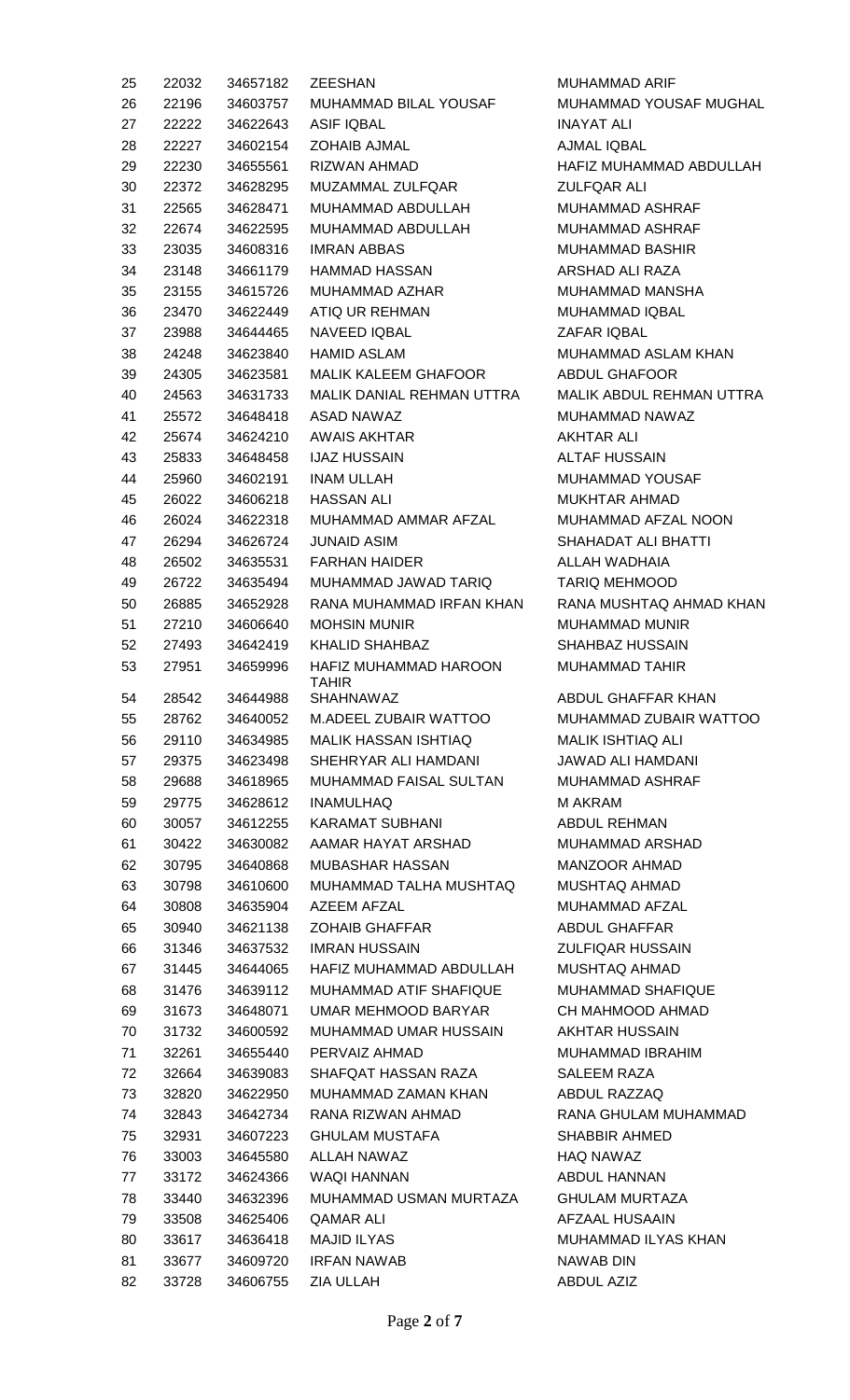| 83  | 34097 | 34606557             | HAMZA ZAFAR                                  |
|-----|-------|----------------------|----------------------------------------------|
| 84  | 34509 | 34649044             | SAYYAD MUHAMMAD WAQAR                        |
|     |       |                      | ASGHAR SHAH                                  |
| 85  | 34788 | 34603993             | MUHAMMAD AMEER KHAN                          |
| 86  | 34839 | 34643697             | <b>FAHID ADREES</b>                          |
| 87  | 35070 | 34622219             | <b>MUBASHER IQBAL</b>                        |
| 88  | 35104 | 34616479             | MR. FAISAL ARSHAD                            |
| 89  | 35247 | 34610920             | FURQAN RASOOL                                |
| 90  | 35741 | 34615108             | <b>USMAN HANIF</b>                           |
| 91  | 36291 | 34645125             | MUHAMMAD IKRAM SARFRAZ                       |
| 92  | 36389 | 34627631             | HAFIZ JAMSHAID                               |
| 93  | 36735 | 34613160             | SYED UMAR SHAFIQ                             |
| 94  | 36773 | 34647313             | KHAWAJA AHSAN WASEEM                         |
| 95  | 36957 | 34623717             | SHAHBAZ RASHEED                              |
| 96  | 37151 | 34607498             | MUHAMMAD ABDUR REHMAN                        |
| 97  | 37346 | 34602759             | KALEEM AHSAN                                 |
| 98  | 37358 | 34600040             | MUZZAMAL AHMED TASNEEM                       |
| 99  | 37405 | 34604713             | MUHAMMAD ZEESHAN SHOUKAT                     |
| 100 | 37439 | 34609393             | <b>KAMRAN HAIDER</b>                         |
| 101 | 37660 | 34628454             | MUHAMMAD JAHANTAB AKHTAR                     |
| 102 | 38234 | 34643253             | MUHAMMAD AFZAAL                              |
| 103 | 38320 | 34651329             | MUQARRAB AKHTAR                              |
| 104 | 38346 | 34660448             | ZAHID NAZIR                                  |
| 105 | 38700 | 34660347             | M.ZESHAN                                     |
| 106 | 38958 | 34613640             | AZEEM AHMAD BUTT                             |
| 107 | 39198 | 34622160             | ABU BAKAR ZAFAR                              |
| 108 | 39430 | 34613244             | MUHAMMAD FARHAN SAJJAD                       |
| 109 | 39450 | 34638327             | SARFRAZ AHMED                                |
| 110 | 39516 | 34653456             | ABU SAFYAN                                   |
| 111 | 39722 | 34660312             | MUHAMMAD ASIM MUNIR                          |
| 112 | 39762 | 34612266             | AHSAN AFZAAL                                 |
| 113 | 39930 | 34637014             | ABDULLAH KHAN                                |
| 114 | 40118 | 34642047             | QAISAR ABBAS                                 |
| 115 | 40141 | 34623622             | <b>MUHAMMAD WAQAR BARI</b>                   |
| 116 | 40423 | 34643087             | MUHAMMAD RIZWAN                              |
| 117 | 40514 | 34626240             | <b>ZEESHAN MASOOD</b>                        |
| 118 | 40597 | 34635257             | ARSHAD MEHMOOD                               |
| 119 | 40647 | 34607215             | ARQAM WAQAR                                  |
|     | 40800 | 34621307             |                                              |
| 120 | 40943 |                      | MUHAMMAD SAMAMA SALEEM<br><b>FAISAL AMIN</b> |
| 121 |       | 34634183<br>34629063 |                                              |
| 122 | 41000 |                      | MUHAMMAD BILAL AKHTAR                        |
| 123 | 41329 | 34629026             | ABDUL HANAN RIASAT                           |
| 124 | 41330 | 34600974             | USAMA SHEHERYAR                              |
| 125 | 42618 | 34657909             | <b>MANZOOR UL HAQUE</b>                      |
| 126 | 42624 | 34625478             | MIRZA FAISAL MEHMOOD                         |
| 127 | 42811 | 34640287             | AMIR SHEZAD                                  |
| 128 | 43150 | 34603694             | <b>REHAN FAROOQ</b>                          |
| 129 | 43595 | 34639847             | SAJID HUSSAIN                                |
| 130 | 43836 | 34638317             | ASRAR AHMAD                                  |
| 131 | 43978 | 34652868             | SAJID ALI                                    |
| 132 | 44125 | 34649100             | MUHAMMAD UMAR FAROOQ                         |
| 133 | 44487 | 34600698             | MUHAMMAD SOHAIL KHAN                         |
| 134 | 44641 | 34606209             | ASHER IFTIKHAR                               |
| 135 | 44646 | 34659233             | MUHAMMAD TAIMOOR KALEEM                      |
| 136 | 45473 | 34637780             | <b>MUHAMMAD RAMZAN</b>                       |
| 137 | 46956 | 34607019             | JAVERIA ALTAF                                |
| 138 | 47592 | 34625867             | MARIA NIAZ                                   |
| 139 | 47690 | 34607172             | MUHAMMAD ADEEL AFTAB SHAH                    |
| 140 | 47928 |                      | 34634528 MUHAMMAD REHAN                      |

ZAFARULLAH BAJWA SAYYAD ASGHAR ALI SHAH NASEER AHMAD MUHAMMAD ADREES **ALLAH DITTA** MUHAMMAD ARSHAD GHULAM RASOOL MUHAMMAD HANIF SARFRAZ KHAN MUHAMMAD DIN MUHAMMAD SHAFIQ KHAWAJA WASEEM SADIQ RASHEED AHMAD MUHAMMAD KHAN AHSAN MEHMOOD LEHRASIB KHAN SHOUKAT ALI MUHAMMAD SIDDIQUE SAJID MUHAMMAD AKHTAR MUKHTAR ALI AKHTAR ALI NAZIR AHMED ABDUL HAMEED IFTIKHAR AHMAD BUTT ZAFAR ULLAH RAI MUHAMMAD IQBAL MARTH MUHAMMAD ASLAM AMANAT ALI MUNIR AHMED AFZAAL AHMAD SADIQ ALI KHAN LIAQAT ALI **GHULAM BARI** MUHAMMAD ALI **IKRAM MASOOD GHULAM ALI** WAQAR AHMAD SALEEM ULLAH MUHAMMAD AMIN MUHAMMAD AKHTAR RIASAT ALI SAQIB NISAR AHMAD MUHAMMAD ASLAM MIRZA MUHAMMAD ASHRAF PARVEZ AKHTAR ABDUL FAROOQ MUHAMMAD SALEEM AKHTAR NISAR AHMAD SHER AMJAD TARIQ MEHMOOD MUHAMMAD HAYAT KHAN NAIZI MUHAMMAD IFTIKHAR MUHAMMAD KALEEM DILDAR HUSSAIN ALTAF HUSSAIN NIAZ ALI MUHAMMAD AFTAB AHMAD SHAH IMAM BAKHSH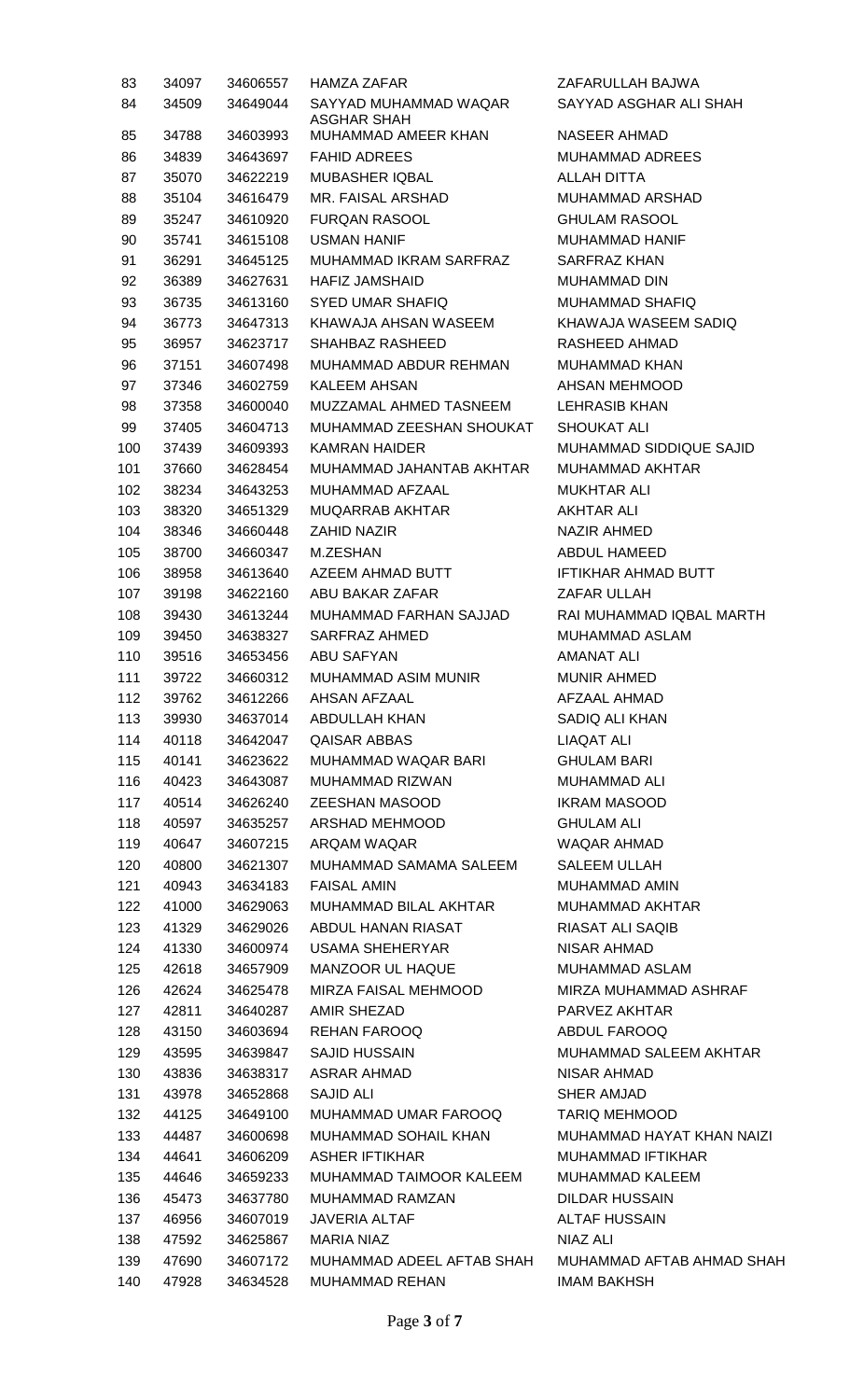| 141 | 48121 | 34621247 | <b>AFTAB KHAN</b>                          | <b>MUHAMMAD RAM</b>    |
|-----|-------|----------|--------------------------------------------|------------------------|
| 142 | 48238 | 34607573 | MUHAMMAD SHAKEEL                           | AMEER BAKHSH           |
| 143 | 48326 | 34622984 | <b>MUHAMMAD IMRAN</b>                      | <b>GHANWARA</b>        |
| 144 | 48463 | 34640436 | <b>MUHAMMAD SALEEM FAROOQI</b>             | <b>MUHAMMAD YASE</b>   |
| 145 | 48567 | 34652467 | <b>ALI HUSSAIN</b>                         | <b>MUHAMMAD NAW</b>    |
| 146 | 48616 | 34660954 | MUHAMMAD MUMTAZ HAIDER                     | ASHIQ MUHAMMA          |
| 147 | 48692 | 34619930 | <b>MUHAMMAD IRFAN</b>                      | <b>MIAN ABDUL MALI</b> |
| 148 | 48746 | 34644353 | <b>KAZIM HUSSAIN</b>                       | <b>FIDA HUSSAIN</b>    |
| 149 | 48814 | 34646677 | MUHAMMAD FAHAD AFZAL                       | MUHAMMAD AFZA          |
| 150 | 48959 | 34636892 | NAWAZISH ALI                               | ABDUL RAHEEM           |
| 151 | 49628 | 34651963 | ZAFAR ABBAS KHAN                           | <b>MAZAHIR HUSSAI</b>  |
| 152 | 49779 | 34608241 | SAAD ABID                                  | <b>ABID HUSSAIN</b>    |
| 153 | 49846 | 34656182 | MUHAMMAD HAMZA                             | <b>MALIK MUHAMMA</b>   |
| 154 | 50114 | 34639716 | <b>BAZ KHAN</b>                            | <b>NAIK KHAN</b>       |
| 155 | 50158 | 34634176 | MUHAMMAD ATTAULLAH DILBER                  | <b>MAHER BASHIR A</b>  |
|     |       |          | <b>SAHU</b>                                |                        |
| 156 | 50162 | 34654410 | <b>HUMZA ALTAF</b>                         | <b>ALTAF HUSSAIN</b>   |
| 157 | 50304 | 34607203 | MUHAMMAD SAAD CHUGHTAI                     | <b>GHULAM ALI CHU</b>  |
| 158 | 50542 | 34638966 | EHTESHAM HUSSAIN                           | <b>ISHFAQ HUSSAIN</b>  |
| 159 | 51417 | 34651238 | AMEER HAMZA KHAN                           | <b>ABDUL GHAFOOR</b>   |
| 160 | 52147 | 34627731 | MUHAMMAD YOUNIS JALAL SHAH<br><b>KHAGA</b> | <b>MUHAMMAD ARSI</b>   |
| 161 | 52541 | 34649548 | <b>BILAL HUSSAIN</b>                       | <b>ZAWAR HUSSAIN</b>   |
| 162 | 52546 | 34604017 | MUHAMMAD ILYAS GUL                         | <b>IHSON ULLAH</b>     |
| 163 | 52976 | 34661754 | <b>MUHAMMAD JAHANGIR</b>                   | <b>MUHAMMAD IBRA</b>   |
| 164 | 53346 | 34633366 | HAFIZ MUHAMMAD NOMAN                       | HAFIZ ZAFAR IQB        |
| 165 | 53690 | 34605322 | <b>MUBBASHER KARIM</b>                     | <b>KARIM BUX</b>       |
| 166 | 53698 | 34645324 | <b>ZAHEER ABBAS</b>                        | <b>MALIK KALOO</b>     |
| 167 | 53857 | 34603535 | <b>MUHAMMAD OWAIS</b>                      | MUHAMMAD UMA           |
| 168 | 54195 | 34660337 | MUHAMMAD AHSAN AWAISI                      | <b>GHULAM YASEEN</b>   |
| 169 | 54196 | 34601689 | MUHAMMAD HASSAN KHAN                       | <b>MUHAMMAD AKR</b>    |
| 170 | 56185 | 34642365 | MUHAMMAD BILAL AZIZ                        | <b>AZIZ AHMAD</b>      |
| 171 | 56581 | 34647597 | <b>ASIF NAWAZ</b>                          | <b>HAJI M ZUBAIR</b>   |
| 172 | 56907 | 34643378 | <b>NAEEM ABBAS</b>                         | <b>FALIK SHER</b>      |
| 173 | 57196 | 34626222 | <b>HAMZA MAHMOOD</b>                       | MAHMOOD AHMA           |
| 174 | 57452 | 34628435 | MUHAMMAD SHAHZAD                           | <b>JAAN MUHAMMAD</b>   |
| 175 | 57934 | 34622117 | <b>MUHAMMAD IMRAN</b>                      | <b>JAAN MUHAMMAD</b>   |
| 176 | 58090 | 34654313 | AHMAD FARAZ                                | <b>MUHAMMAD YOU</b>    |
| 177 | 58182 | 34647848 | <b>ZAHID HUSSAIN</b>                       | <b>MALIK MUHAMMA</b>   |
| 178 | 58258 | 34607752 | <b>FAHAD SHAFIQ</b>                        | <b>MUHAMMAD SHAR</b>   |
| 179 | 58417 | 34662067 | <b>KAMRAN ALI</b>                          | <b>MUHAMMAD RAM</b>    |
| 180 | 58483 | 34616229 | MUHAMMAD ZOULKAIF AMAR                     | <b>MUHAMMAD MAKI</b>   |
| 181 | 58857 | 34635710 | <b>ABDULLA SANI</b>                        | ABDUL JABBAR           |
| 182 | 58985 | 34620227 | <b>IMRAN ASLAM</b>                         | <b>MUHAMMAD ASLA</b>   |
| 183 | 60261 | 34635973 | MUHAMMAD ARSALAN ABID                      | <b>ABID HUSSAIN</b>    |
| 184 | 60483 | 34620098 | MUHAMMAD USAMA SHAHZAD                     | MUHAMMAD AZAM          |
| 185 | 60541 | 34625574 | <b>MANSOOR AHMAD</b>                       | ABDUL RAZAQ            |
| 186 | 60691 | 34613604 | <b>MUHAMMAD AMIN</b>                       | <b>KARAM HUSSAIN</b>   |
| 187 | 60711 | 34601431 | <b>ZESHAN KHAN</b>                         | <b>QADEER AHMAD</b>    |
| 188 | 60731 | 34646076 | <b>RASHID HUSSAIN</b>                      | ALLAH DAD KHAN         |
| 189 | 60932 | 34627181 | <b>SAFDAR ABBAS</b>                        | <b>LIAQAT ALI</b>      |
| 190 | 61012 | 34614087 | <b>TALIB FAIZ</b>                          | <b>FAIZ MUHAMMAD</b>   |
| 191 | 61106 | 34600005 | <b>QUDRAT ULLAH YASIR</b>                  | NAWAB KHAN             |
| 192 | 61154 | 34618727 | RAO ZEESHAN ABID                           | <b>ABID ALI</b>        |
| 193 | 61303 | 34629675 | <b>MUJAHID RASOOL</b>                      | <b>NOOR MUHAMMA</b>    |
| 194 | 61327 | 34631883 | <b>MASEEH ULLAH</b>                        | <b>ZAFAR ULLAH BAI</b> |
| 195 | 61499 | 34610306 | MUHAMMAD JUNAID AHTASHAM                   | <b>MUHAMMAD MUN</b>    |
| 196 | 61540 | 34616344 | <b>GHULAM MURTAZA</b>                      | <b>GHULAM MUSTAF</b>   |
| 197 | 61689 | 34606345 | <b>ABRAR AHMAD</b>                         | <b>MUKHTIAR AHMAI</b>  |
| 198 | 61738 | 34608807 | RAMEEZ RAJA                                | <b>ABDUL RASHEED</b>   |
|     |       |          |                                            |                        |

HAMMAD RAMZAN KHAN **EER BAKHSH ANWARA HAMMAD YASEEN** HAMMAD NAWAZ 11Q MUHAMMAD N ABDUL MALIK A HUSSAIN HAMMAD AFZAL MALIK DUL RAHEEM ZAHIR HUSSAIN KHAN ID HUSSAIN LIK MUHAMMAD DAUD IK KHAN HER BASHIR AHMAD SAHU TAF HUSSAIN ULAM ALI CHUGHTAI **FAQ HUSSAIN** DUL GHAFOOR KHAN HAMMAD ARSHAD SHAH KHAGA WAR HUSSAIN **SON ULLAH IHAMMAD IBRAHIM** FIZ ZAFAR IQBAL RIM BUX LIK KALOO **HAMMAD UMAR** ULAM YASEEN **HAMMAD AKRAM KHAN** IZ AHMAD JI M ZUBAIR LIK SHER HMOOD AHMAD N MUHAMMAD N MUHAMMAD IHAMMAD YOUSAF RAZA ANJUM LIK MUHAMMAD FIAZ HAMMAD SHAFIQ HAMMAD RAMZAN HAMMAD MAKHDOOM ANWER KAIFI DUL JABBAR **IHAMMAD ASLAM D HUSSAIN HAMMAD AZAM SHAHZAD** DUL RAZAQ RAM HUSSAIN DEER AHMAD AH DAD KHAN **Z MUHAMMAD** WAB KHAN OR MUHAMMAD FAR ULLAH BALOUCH **HAMMAD MUNIR IQBAL** ULAM MUSTAFA PANWAR KHTIAR AHMAD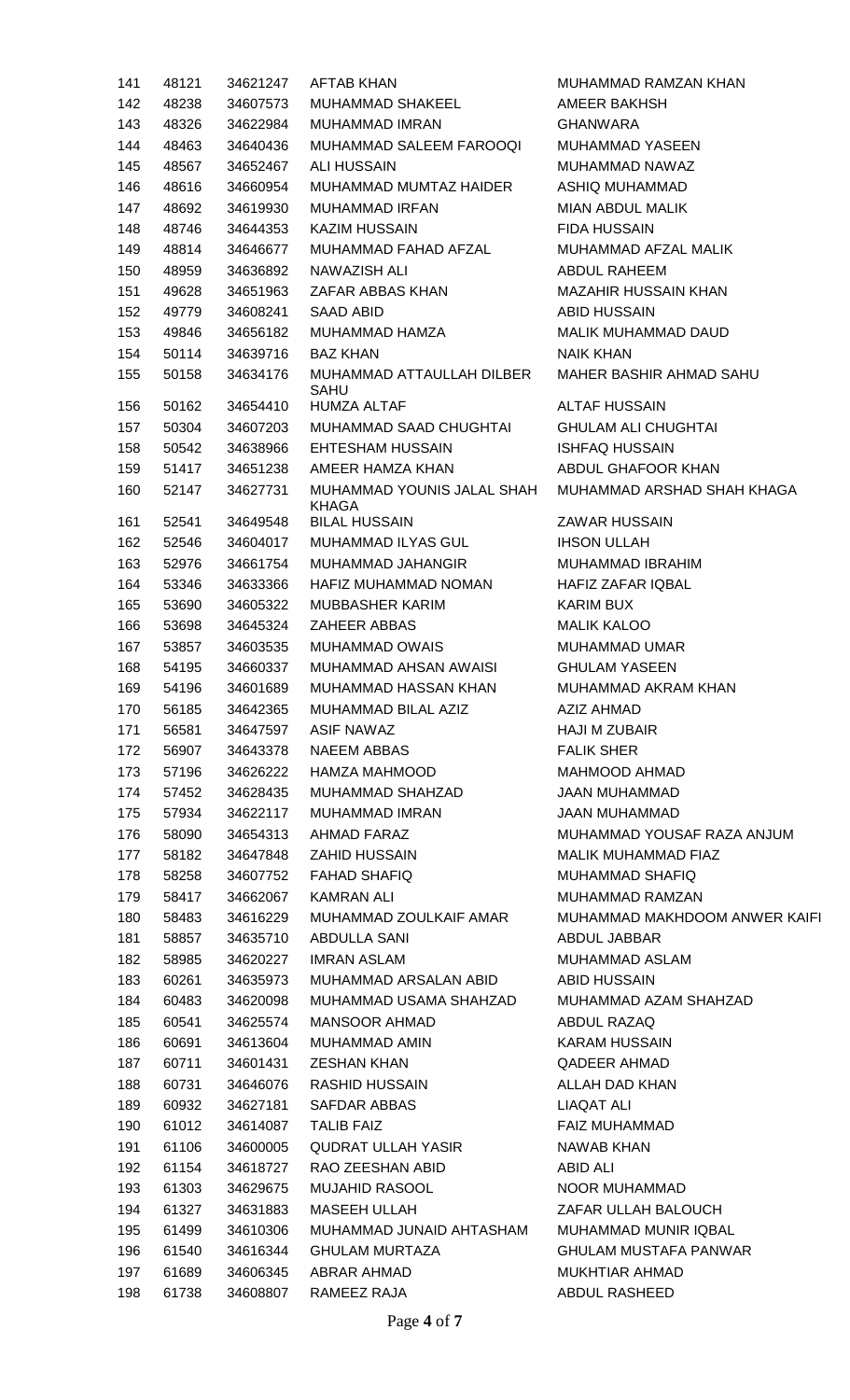| 199 | 61805 | 34646462 | <b>SHAHER YAR</b>                      | MIRZA ABDUL RASHEED      |
|-----|-------|----------|----------------------------------------|--------------------------|
| 200 | 64220 | 34621512 | <b>FATIMA RASOOL</b>                   | <b>GHULAM RASOOL</b>     |
| 201 | 64893 | 34653122 | RABIA ALTAF                            | <b>ALTAF HUSSAIN</b>     |
| 202 | 65353 | 34634360 | <b>FAKHAR ABBAS</b>                    | ZAFAR                    |
| 203 | 65614 | 34603747 | AQIB JAVED                             | ZAHID JAVED              |
| 204 | 65718 | 34633644 | DANYAL HAFEEZ                          | <b>HAFEEZ UR RAHMAN</b>  |
| 205 | 65746 | 34612663 | ARSLAN ASLAM                           | MUHAMMAD ASLAM           |
| 206 | 65864 | 34658867 | <b>FAISAL MEHMOOD</b>                  | MUHAMMAD ASLAM           |
| 207 | 66118 | 34602908 | <b>ZEESHAN ALI</b>                     | <b>GHULAM SHABBIR</b>    |
| 208 | 66309 | 34613641 | MUHAMMAD USMAN ASHRAF                  | MUHAMMAD ASHRAF          |
| 209 | 66756 | 34638269 | MUHAMMAD AFZAL                         | <b>MIAN KHAN</b>         |
| 210 | 67019 | 34648776 | <b>MEHMOOD NIAZ</b>                    | MUHAMMAD NIAZ            |
| 211 | 67143 | 34658555 | USMAN ALI                              | <b>FAZAL KAREEM</b>      |
| 212 | 67514 | 34639845 | AKMAL SHEHZAD                          | MUHAMMAD YAR             |
| 213 | 67810 | 34620853 | HAFIZ TANVEER AHMED                    | HAFIZ MUNIR AHMED        |
| 214 | 67865 | 34651101 | <b>KHURAM RASHEED</b>                  | RASHEED AHMAD            |
| 215 | 67887 | 34655609 | <b>HUZAIFA</b>                         | MUHAMMAD YAQOOB          |
| 216 | 68302 | 34628319 | <b>JOHAR ABBAS</b>                     | <b>KHALID MAQSOOD</b>    |
| 217 | 68532 | 34658780 | AHSAN KHAN                             | RANA MUZZFFAR KHAN       |
| 218 | 68938 | 34615544 | <b>TAUQEER ABBAS</b>                   | <b>GHULAM SHABBIR</b>    |
| 219 | 69182 | 34632530 | <b>FAISAL NAZIR SAHI</b>               | <b>NAZIR AHMED</b>       |
| 220 | 69238 | 34659158 | FAYYAZ AHMAD ANJUM                     | <b>MANSAB DAR</b>        |
| 221 | 69251 | 34601333 | HASEEB AHMAD KHAN                      | FAHIM AHMAD AMIR         |
| 222 | 69689 | 34638745 | <b>RIZWAN HUSSAIN</b>                  | <b>MUNAWAR HUSSAIN</b>   |
| 223 | 69745 | 34638567 | MUHAMMAD ZAID                          | <b>MUHAMMAD RASHEED</b>  |
| 224 | 69766 | 34638712 | ATEAQ HUSSAIN                          | MUHAMMAD HUSSAIN         |
| 225 | 69843 | 34628479 | <b>KASHIF NISAR</b>                    | NISAR AHMAD              |
| 226 | 69876 | 34627806 | MUHAMMAD NAEEM                         | MUHAMMAD YAQOOB          |
| 227 | 70161 | 34633117 | GHULAM MUHAMMAD QAMAR UD<br><b>DIN</b> | HAFIZ SHARF UD DIN       |
| 228 | 70236 | 34635923 | AMIR ALYYAS                            | MUHAMMAD ALYYAS          |
| 229 | 70375 | 34641723 | SHAMSHER ARIF                          | <b>ARIF HUSSAIN</b>      |
| 230 | 70683 | 34605074 | MUHAMMAD TAHIR                         | ABDUL AZIZ               |
| 231 | 70714 | 34601460 | MALIK ABU BAKR                         | MUHAMMAD ABDUL REHMAN    |
| 232 | 70736 | 34614095 | MUHAMMAD AWAIS                         | MUHAMMAD YOUSAF JAVED    |
| 233 | 71410 | 34607662 | MUHAMMAD USMAN ISHAQ                   | MUHAMMAD ISHAQ           |
| 234 | 71642 | 34610650 | <b>GHULAM JILANI</b>                   | <b>GHULAM RABBANI</b>    |
| 235 | 73226 | 34642313 | MUHAMMAD HASHIM KHAN                   | MUHAMMAD KHALID KHAN     |
| 236 | 73373 | 34608962 | TAYYAB NOOR                            | NOOR MUHAMMAD            |
| 237 | 73748 | 34608790 | BILAL HASSAN                           | <b>BASHIR AHMAD</b>      |
| 238 | 73886 | 34661555 | MUHAMMAD ALI SHAN                      | MUHAMMAD ANWAR           |
| 239 | 73985 | 34604864 | SYED ATHER ABBAS SHERAZI               | SYED SAFEER HUSSAIN SHAH |
| 240 | 74132 | 34647455 | MUHAMMAD ABUBAKAR ALI<br><b>ZAFAR</b>  | ZAFAR ALI                |
| 241 | 74158 | 34610579 | <b>NADEEM IQBAL</b>                    | MUHAMMAD IQBAL           |
| 242 | 74745 | 34604652 | CHANGEES FAROOQ                        | ABDUL MAJEED BASIR       |
| 243 | 74768 | 34659004 | <b>TAIMOOR UMAR</b>                    | UMAR HAYAT               |
| 244 | 75174 | 34631271 | MOON AHMED KHAN                        | MUHAMMAD AMEEN           |
| 245 | 75221 | 34637926 | ARSLAN FALAK                           | <b>FALAK SHER</b>        |
| 246 | 75489 | 34614167 | ALI HASSAN                             | <b>RIASAT ALI</b>        |
| 247 | 75563 | 34633440 | NADEEM AHMED KHAN                      | <b>AHMED KHAN</b>        |
| 248 | 75621 | 34654242 | <b>GHULAM FARID</b>                    | ASGHAR ALI               |
| 249 | 75886 | 34637258 | ZAGHAM ABBAS                           | <b>GHULAM ABBAS</b>      |
|     |       |          |                                        |                          |

# **MINORITY QUOTA**

| SR.<br><u>NO.</u> | <b>ROLL</b><br>NO. | <b>DIARY</b><br>NO. | <b>NAME OF THE CANDIDATE</b> | <b>FATHER'S NAME</b> |
|-------------------|--------------------|---------------------|------------------------------|----------------------|
| -250              | 16290              | 34637954            | MAHWISH RAFIQUE              | RAFIQUEBHATTI        |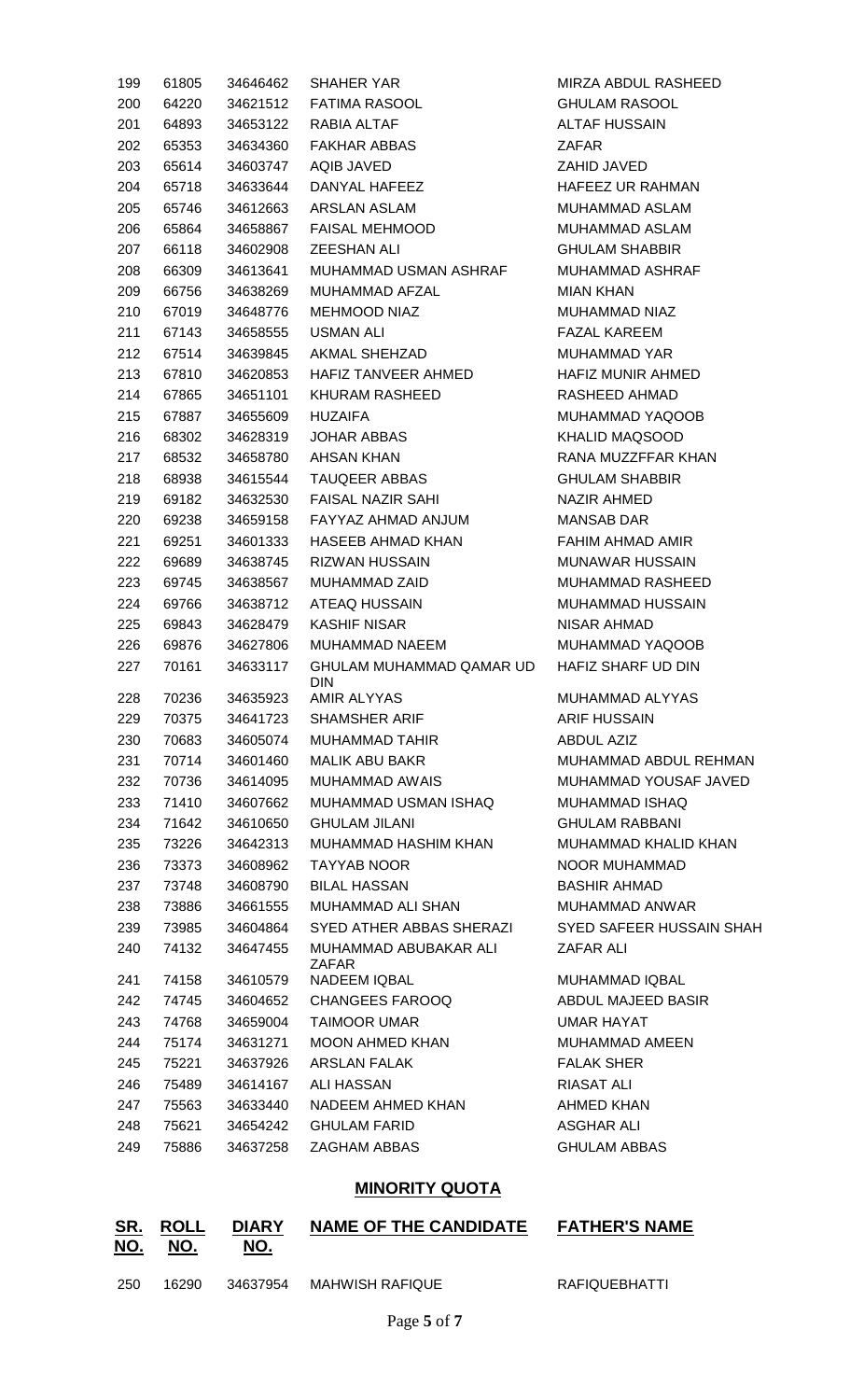| 251 | 20490 | 34605449 | <b>NOMAN IQBAL</b>        | <b>CHARLAS IQBAL</b>    |
|-----|-------|----------|---------------------------|-------------------------|
| 252 | 26051 | 34651664 | ATEEQ JAVED               | JAVED MASIH             |
| 253 | 26370 | 34615311 | MUHAMMAD BILAL SAEED      | MUHAMMAD KHALID SAEED   |
| 254 | 32474 | 34640894 | <b>WAQAR GHOURI</b>       | <b>FAQIR KHUSHI</b>     |
| 255 | 32598 | 34629598 | SAJJEEL AKHTAR            | <b>SOHAIL AKHTAR</b>    |
| 256 | 35983 | 34643984 | LAWRENCE GULZAR           | <b>GULZAR MALHOTARA</b> |
| 257 | 39721 | 34641578 | <b>SALMAN YOUSAF GILL</b> | YOUSAF GILL             |
| 258 | 41031 | 34611696 | DANISH KALEEM             | EHSAN ULLAH             |
| 259 | 49724 | 34634472 | <b>MAJID CHAND</b>        | KHALID MASEEH           |
| 260 | 57218 | 34615847 | <b>MOHSIN RAM</b>         | PUNOO RAM               |
| 261 | 61631 | 34639061 | SHAKEEL AHMAD KHALIL      | <b>JAMIL AHMAD</b>      |
| 262 | 65895 | 34648872 | <b>JAMSHED KHALID</b>     | KHALID MASIH            |
| 263 | 68475 | 34609530 | NAVEED JAVED              | <b>TALLAT JAVED</b>     |
| 264 | 74286 | 34627776 | ZIMRAN DILAWAIZ           | <b>DILAWAIZ</b>         |

#### **WOMEN QUOTA**

| <u>SR.</u><br><u>NO.</u> | <u>ROLL</u><br><u>NO.</u> | <u>DIARY</u><br><u>NO.</u> | <b>NAME OF THE CANDIDATE</b> | <b>FATHER'S NAME</b>     |
|--------------------------|---------------------------|----------------------------|------------------------------|--------------------------|
| 265                      | 10179                     | 34601271                   | SIDRA MAQBOOL                | <b>MAQBOOL HUSSAIN</b>   |
| 266                      | 10337                     | 34648059                   | <b>SANA TALIB</b>            | TALIB HUSSAIN CHEEMA     |
| 267                      | 11088                     | 34654256                   | ANDLEEB ZAHRA                | <b>SHAHFIQUE HUSSAIN</b> |
| 268                      | 11099                     | 34640713                   | <b>SIDRA NOREEN</b>          | <b>MUSHTAQ AHMAD</b>     |
| 269                      | 11793                     | 34645629                   | <b>SIDRA MUSTAFA</b>         | <b>GHULAM MUSTAFA</b>    |
| 270                      | 11810                     | 34639488                   | ASMA ASHFAQ                  | ASHFAQ AHMED JOYIA       |
| 271                      | 12081                     | 34631347                   | SAIRA ABID                   | ABID JAVED AHMED         |
| 272                      | 14658                     | 34641598                   | <b>ZAHIDA PARVEEN</b>        | <b>MUHAMMAD YOUSAF</b>   |
| 273                      | 14667                     | 34604603                   | <b>SAIMA NASEEM</b>          | <b>KHALID HUSSAIN</b>    |
| 274                      | 14765                     | 34642462                   | ZANIB NAWAZ                  | MUHAMMAD NAWAZ           |
| 275                      | 15719                     | 34635766                   | <b>HIBA SHOUKAT</b>          | SHOUKAT ALI              |
| 276                      | 16509                     | 34611847                   | <b>SEHRISH SADIQ</b>         | MUHAMMAD SADIQ           |
| 277                      | 16884                     | 34638046                   | MAHAM RASHEED                | <b>ABDUL RASHEED</b>     |
| 278                      | 17327                     | 34647635                   | HAFIZA FARWA HASSAN          | RANA SHAHID SULTAN       |
| 279                      | 17458                     | 34609171                   | BAKHTAWAR WAHID              | ABDUL WAHID SADDIQUI     |
| 280                      | 42073                     | 34618793                   | <b>SHIZA NOUREEN</b>         | MUHAMMAD AKRAM           |
| 281                      | 55108                     | 34622023                   | NOSHEEN AZHAR                | MUHAMMAD YASEEN AZHAR    |
| 282                      | 59579                     | 34656925                   | SHAISTA NAWAZ                | ALLAH NAWAZ KHAN         |
| 283                      | 64051                     | 34652341                   | AAISHA SIDDIQUA              | <b>MUHAMMAD IQBAL</b>    |
| 284                      | 64730                     | 34603058                   | AYESHA NOOR                  | MUHAMMAD ALI BOOTA       |
| 285                      | 64885                     | 34614504                   | <b>MARIA RAFIQUE</b>         | M RAFIQUE CH.            |
|                          |                           |                            |                              |                          |

05 Candidates at Sr. No. 1, 137, 138, 200 & 201 (open merit) are also qualified against

### Women Quota.

4. **78** Candidates bearing **Roll Nos. 11707, 11729, 11745, 12566, 13642, 13727, 17293, 18682, 19404, 19412, 19456, 20727, 21662, 22836, 22861, 22863, 22868, 23790, 23834, 24425, 24470, 25129, 25130, 25151, 25421, 25433, 25501, 26062, 26214, 26222, 26292, 26301, 26307, 26333, 26387, 30991, 31221, 31241, 31912, 31927, 32798, 32809, 33482, 35402, 35670, 35904, 37610, 37883, 39152, 39207, 39250, 39457, 39471, 40334, 40830, 41472, 44982, 47476, 47783, 47855, 50038, 51574, 51714, 52861, 53345, 53414, 53476, 55222, 56273, 58014, 58276, 63455, 67191, 68001, 69420, 69428, 73814 &**  failed to write the paper code and fill the relevant bubble code on their answer sheets.